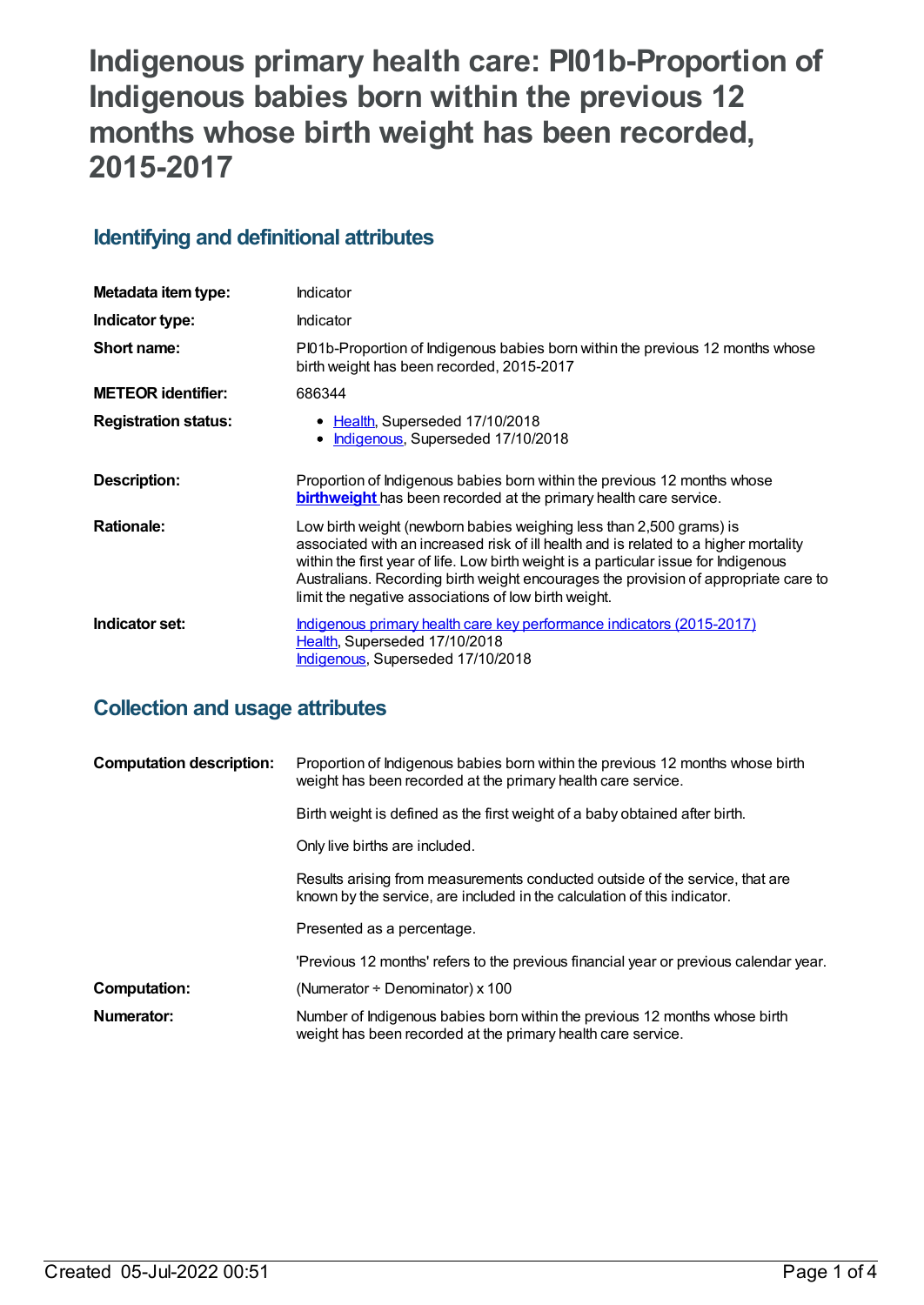[Birth—birth](https://meteor.aihw.gov.au/content/269949) status, code N

**Data Source**

[Indigenous](https://meteor.aihw.gov.au/content/430643) primary health care data collection

**NMDS / DSS**

[Indigenous](https://meteor.aihw.gov.au/content/686603) primary health care NBEDS 2017–18

**Guide for use**

Only live births are included.

### **Data Element / Data Set**

[Person—birth](https://meteor.aihw.gov.au/content/441701) weight recorded indicator, yes/no code N

**Data Source**

[Indigenous](https://meteor.aihw.gov.au/content/430643) primary health care data collection

**NMDS / DSS**

[Indigenous](https://meteor.aihw.gov.au/content/686603) primary health care NBEDS 2017–18

### **Data Element / Data Set**

[Person—Indigenous](https://meteor.aihw.gov.au/content/602543) status, code N

**Data Source**

[Indigenous](https://meteor.aihw.gov.au/content/430643) primary health care data collection

**NMDS / DSS**

[Indigenous](https://meteor.aihw.gov.au/content/686603) primary health care NBEDS 2017–18

#### **Guide for use**

The baby is considered Indigenous if one or both parents identify as Indigenous.

The implementation start date for this data element in the Indigenous primary health care NBEDS 2017-18 is 1 December 2017.

**Denominator:** Total number of Indigenous babies born within the previous 12 months who had a medical record at the primary health care service.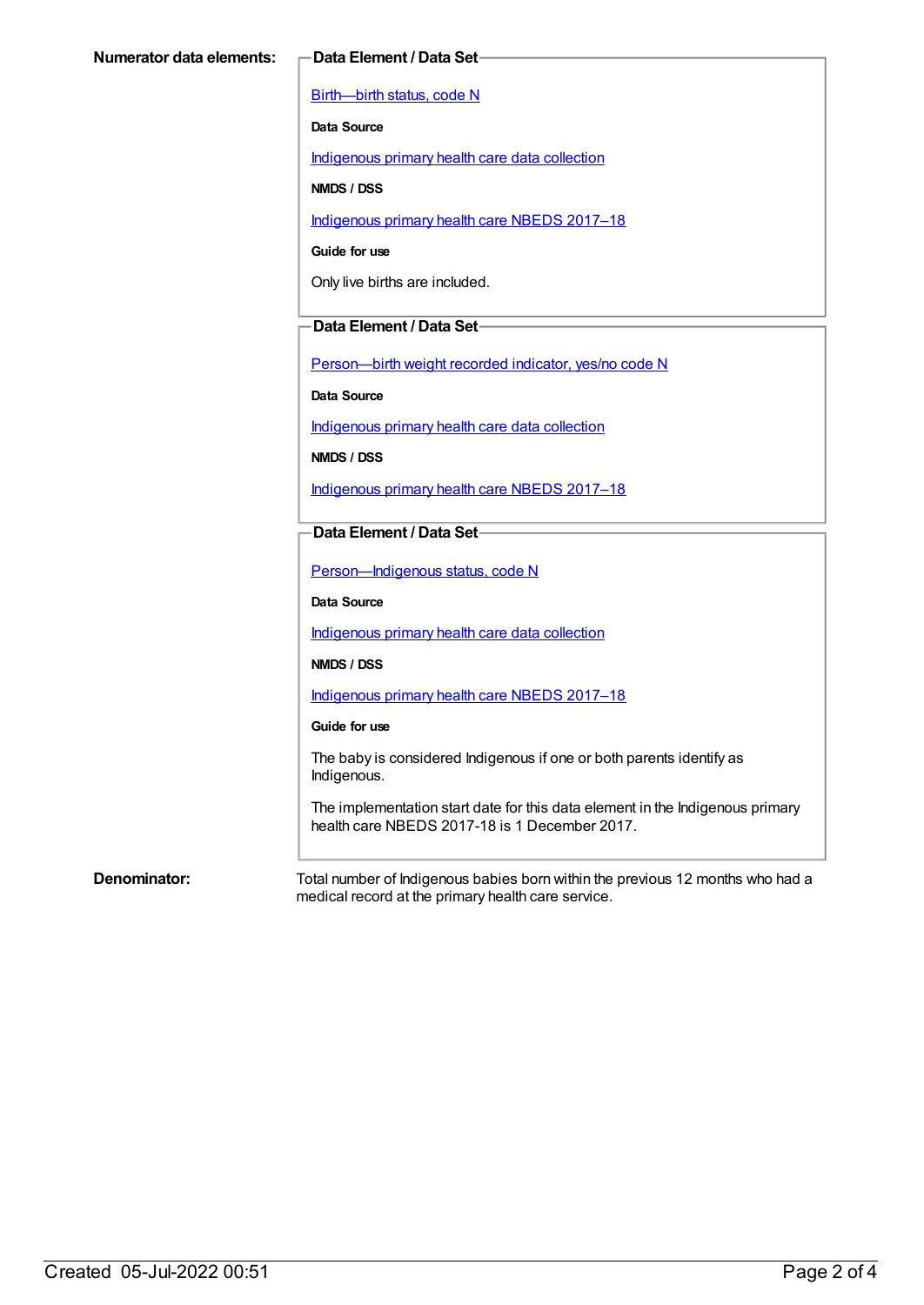| Denominator data<br>elements: | Data Element / Data Set-                                                                                                       |
|-------------------------------|--------------------------------------------------------------------------------------------------------------------------------|
|                               | Birth-birth status, code N                                                                                                     |
|                               | Data Source                                                                                                                    |
|                               | Indigenous primary health care data collection                                                                                 |
|                               | NMDS / DSS                                                                                                                     |
|                               | Indigenous primary health care NBEDS 2017-18                                                                                   |
|                               | Guide for use                                                                                                                  |
|                               | Only live births are included.                                                                                                 |
|                               | Data Element / Data Set-                                                                                                       |
|                               |                                                                                                                                |
|                               | Person-Indigenous status, code N                                                                                               |
|                               | <b>Data Source</b>                                                                                                             |
|                               | Indigenous primary health care data collection                                                                                 |
|                               | NMDS / DSS                                                                                                                     |
|                               | Indigenous primary health care NBEDS 2017-18                                                                                   |
|                               | Guide for use                                                                                                                  |
|                               | The baby is considered Indigenous if one or both parents identify as<br>Indigenous.                                            |
|                               | The implementation start date for this data element in the Indigenous primary<br>health care NBEDS 2017-18 is 1 December 2017. |
|                               |                                                                                                                                |

# **Representational attributes**

| Indicator conceptual framework |            |
|--------------------------------|------------|
| Format:                        | N[N].N     |
| Unit of measure:               | Person     |
| Data type:                     | Real       |
| <b>Representation class:</b>   | Percentage |

| <b>Framework and</b> | <b>Health Conditions</b> |
|----------------------|--------------------------|
| dimensions:          |                          |

## **Data source attributes**

| Data sources: | Data Source                                    |
|---------------|------------------------------------------------|
|               | Indigenous primary health care data collection |
|               | Frequency                                      |
|               | 6 monthly                                      |
|               | Data custodian                                 |
|               | Australian Institute of Health and Welfare.    |

# **Source and reference attributes**